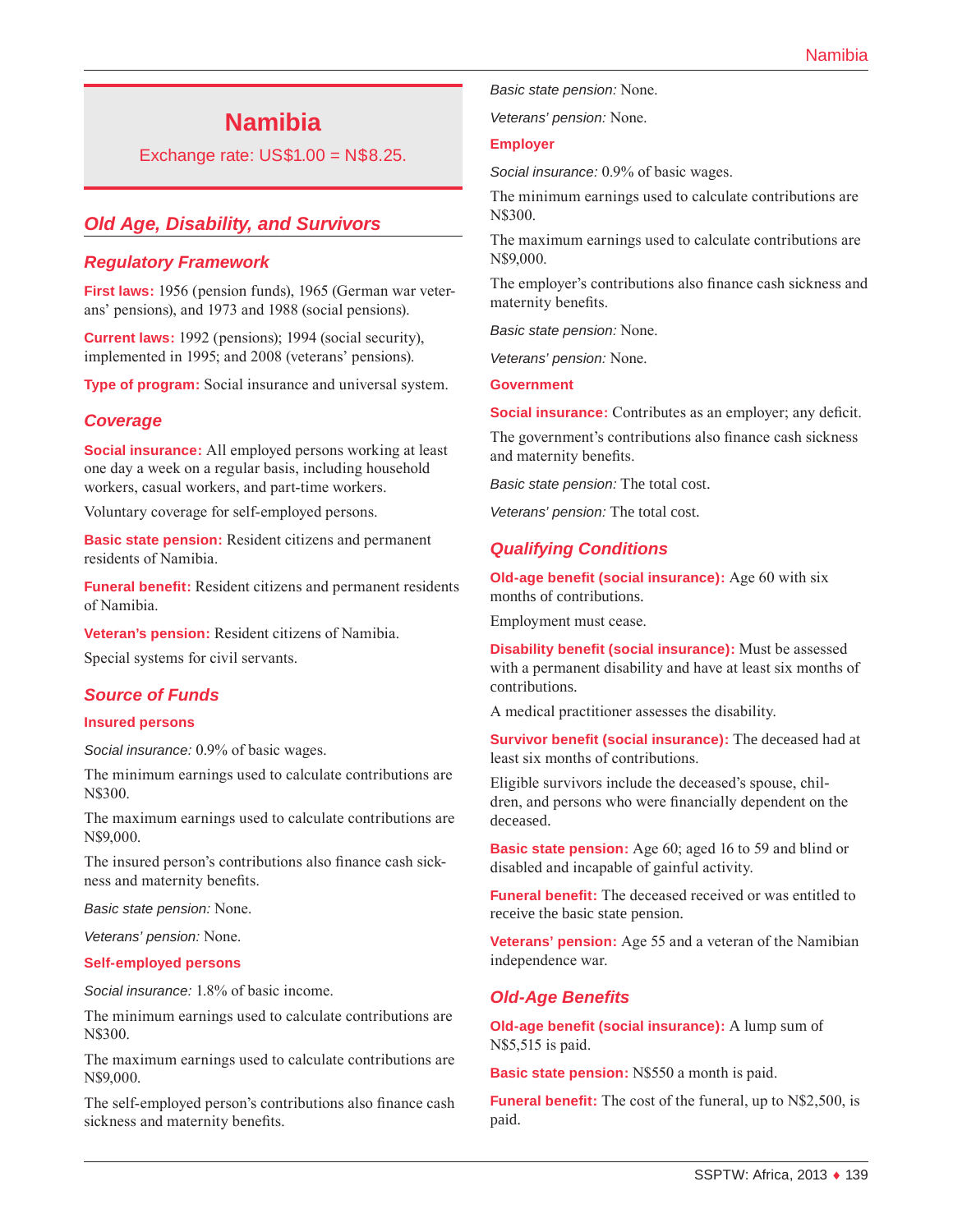**Veterans' pension:** N\$2,500 a month is paid.

## *Permanent Disability Benefits*

**Disability benefit (social insurance):** A lump sum of N\$5,515 is paid.

## *Survivor Benefits*

**Survivor benefit (social insurance):** A lump sum of N\$5,515 is paid to the widow(er). If there is no widow(er), the benefit is split equally among other eligible survivors.

## *Administrative Organization*

Ministry of Labour and Social Welfare provides general supervision.

Social Security Commission ([http://www.ssc.org.na\)](http://www.ssc.org.na), managed by a tripartite board of directors, administers the old-age, disability, and survivor benefits.

Directorate of Social Welfare in the Ministry of Labour and Social Welfare ([http://www.mol.gov.na\)](http://www.mol.gov.na) administers the basic state pension.

Ministry of Veterans' Affairs (<http://www.mova.gov.na/>) administers the veterans' pension.

## *Sickness and Maternity*

#### *Regulatory Framework*

**First and current law:** 1994 (social security), implemented in 1995.

**Type of program:** Social insurance system.

#### *Coverage*

**Cash sickness and maternity benefits:** All employed persons working at least one day a week on a regular basis, including household workers, casual workers, and part-time workers.

Voluntary coverage for self-employed persons.

## *Source of Funds*

**Insured person:** See source of funds for Old Age, Disability, and Survivors.

**Self-employed person:** See source of funds for Old Age, Disability, and Survivors.

**Employer:** See source of funds for Old Age, Disability, and Survivors.

**Government:** See source of funds for Old Age, Disability, and Survivors.

## *Qualifying Conditions*

**Cash sickness and maternity benefits:** Must have at least six months of contributions.

## *Sickness and Maternity Benefits*

**Maternity benefit:** 100% of the insured's basic earnings is paid for up to 12 weeks (four weeks before the expected date of childbirth and eight weeks after childbirth).

If the mother dies, the benefit may be transferred to the child's primary caregiver.

**Sickness benefit:** 75% of the insured's basic earnings is paid from the 31st (if the insured works five days a week) or 37th (if the insured works more than five days a week) day of incapacity for the first 12 months; 65% for the next 12 months. Under labor law, the employer pays 100% of the insured's basic earnings the first 30 days or 36 days.

#### *Workers' Medical Benefits*

No benefits are provided.

The Ministry of Health and Social Services provides free public health care services.

#### *Dependents' Medical Benefits*

No benefits are provided.

The Ministry of Health and Social Services provides free public health care services.

#### *Administrative Organization*

Ministry of Labour and Social Welfare provides general supervision.

Social Security Commission ([http://www.ssc.org.na\)](http://www.ssc.org.na), managed by a tripartite board of directors, administers cash sickness and maternity benefits.

## *Work Injury*

#### *Regulatory Framework*

First and current law: 1941 (employees' compensation).

**Type of program:** Social insurance system.

#### *Coverage*

All employees, including apprentices, with earnings up to N\$76,000 a year.

Exclusions: Self-employed persons, casual workers, and persons employed temporarily outside of Namibia for more than 12 months at a time.

#### *Source of Funds*

**Insured person:** None.

**Self-employed person:** Not applicable.

**Employer:** A percentage of gross payroll, according to industry classification.

**Government:** None.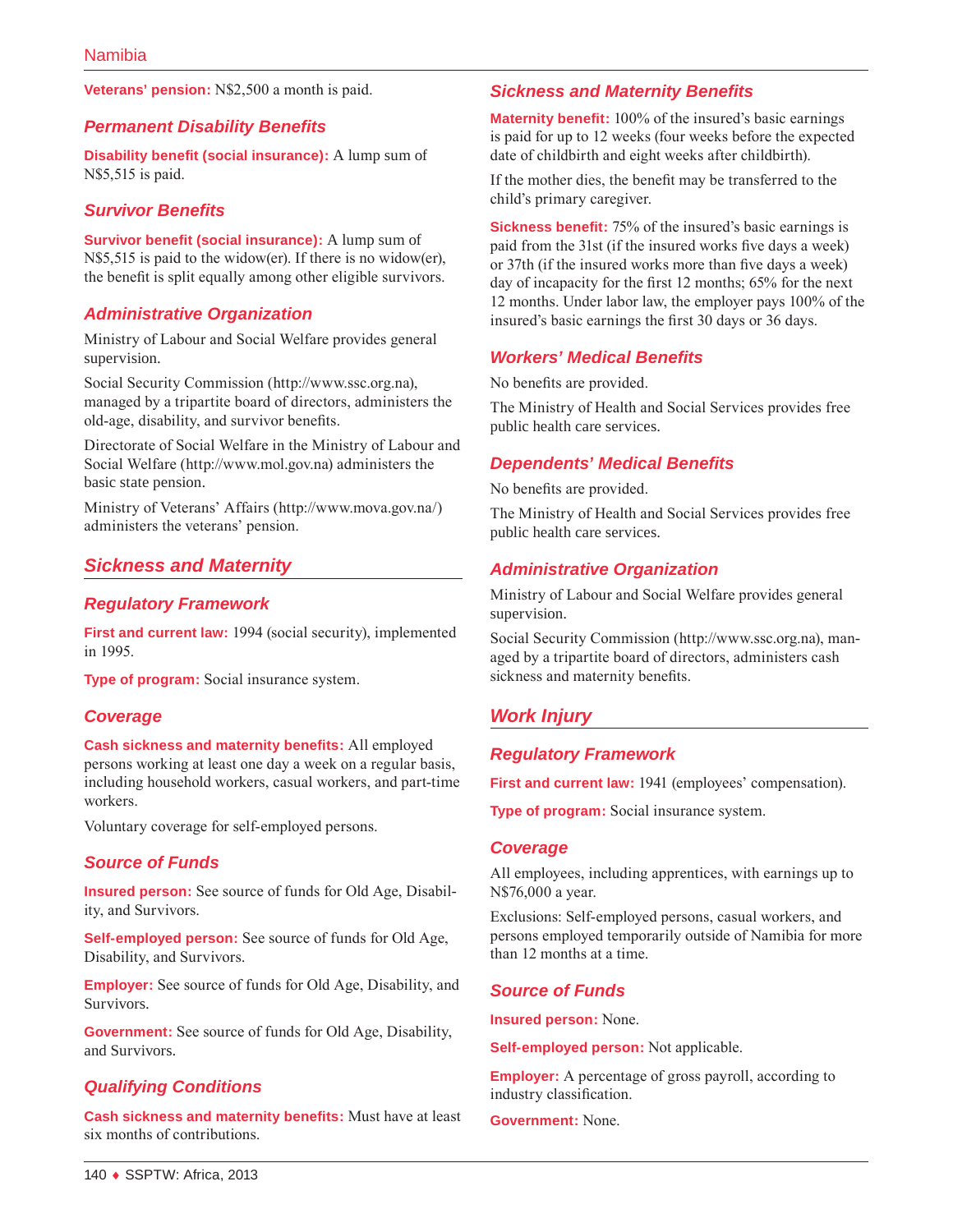# *Qualifying Conditions*

There is no minimum qualifying period. The illness or injury must last for at least three days.

## *Temporary Disability Benefits*

For a total disability (100%), 75% of the insured's last monthly earnings is paid for up to 24 months. For a disability lasting less than 14 days, the benefit is paid for 11 days; if 14 days or longer, for the total period of disability.

The maximum earnings used to calculate the temporary disability pension are N\$5,500 a month.

The maximum temporary disability pension is N\$4,125 a month.

#### *Permanent Disability Benefits*

**Permanent disability pension:** For an assessed degree of disability of more than 30%, up to 75% of the insured's last monthly earnings before the disability began is paid, according to the assessed degree of disability.

The maximum earnings used to calculate the permanent disability pension are N\$5,500 a month.

Partial disability: For an assessed degree of disability of up to 30%, a lump sum of up to 15 times the insured's last monthly earnings before the disability began is paid, according to the assessed degree of disability.

The maximum earnings used to calculate the partial disability pension are N\$3,300 a month.

The maximum partial disability pension is N\$4,900 a month.

#### *Workers' Medical Benefits*

**Medical benefits:** Medical benefits include the cost of transportation to a hospital or place of residence and all reasonable medical expenses, according to the fee schedule of the Namibian Medical Aid Fund.

#### *Survivor Benefits*

**Spouse's pension:** 40% of the total permanent disability pension the deceased was entitled to receive is paid to the widow(er).

**Orphan's pension:** 20% of the total permanent disability pension the deceased was entitled to receive is paid to each orphan younger than age 18.

The orphan's pension ceases if the child marries before age 18.

All survivor benefits combined must not exceed 100% of the total permanent disability pension the deceased was entitled to receive.

The maximum total survivor benefits are N\$4,125 a month.

**Funeral grant:** A lump sum of up to N\$2,450 is paid.

**Death benefit:** A lump sum of N\$4,500 or twice the deceased's last monthly earnings before the death occurred, whichever is less, is paid to the widow(er).

## *Administrative Organization*

Ministry of Labour and Human Resources Development provides general supervision.

Social Security Commission ([http://www.ssc.org.na/\)](http://www.ssc.org.na/) administers the Employees' Compensation Fund.

# *Unemployment*

#### *Regulatory Framework*

No statutory benefits are provided. Under the 1994 Social Security Act, the Social Security Commission's Development Fund provides grants and loans to needy, unemployed Namibians.

## *Family Allowances*

#### *Regulatory Framework*

**First and current laws:** 1960 (children) and 2008 (children's status).

**Type of program:** Social assistance system.

Note: Under the 1994 Social Security Act, the Social Security Commission's Development Fund provides scholarships and loans to needy, unemployed university students.

#### *Coverage*

**Maintenance grant (income tested):** Namibian citizens and permanent residents with children younger than age 18.

**Special maintenance grant:** Namibian citizens and permanent residents younger than age 16 and disabled or with AIDS.

**Foster parent grant:** Namibian citizens and permanent residents.

#### *Source of Funds*

**Insured person:** None.

**Self-employed person:** None.

**Employer:** None.

**Government:** The total cost.

# *Qualifying Conditions*

**Maintenance grant (income tested):** Paid for biological children up to age 18 to basic state pensioners, widow- (er)s, or persons serving a prison sentence of six months or longer, and with income of N\$1,000 or less. Children older than age 7 must be attending school.